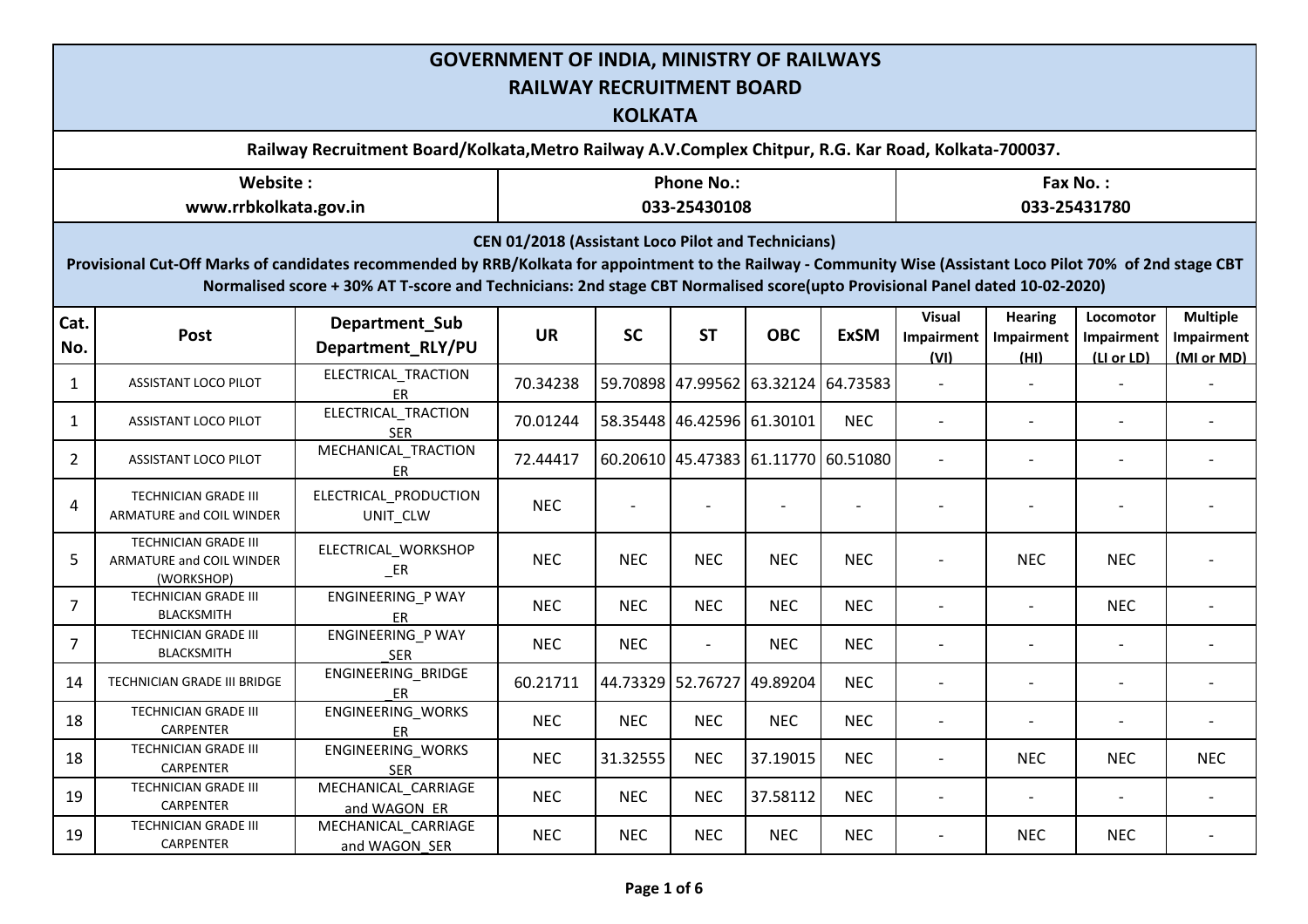| 23 | TECHNICIAN GRADE III<br>CARPENTER (WORKSHOP)          | MECHANICAL_WORKSHOP<br>ER             | 45.40059 | 34.06236                 | <b>NEC</b>                          | 55.56590 | <b>NEC</b>               |                          | NEC.                     | <b>NEC</b> | <b>NEC</b>               |
|----|-------------------------------------------------------|---------------------------------------|----------|--------------------------|-------------------------------------|----------|--------------------------|--------------------------|--------------------------|------------|--------------------------|
| 25 | TECHNICIAN GRADE III CARRIAGE<br>and WAGON            | MECHANICAL_CARRIAGE<br>and WAGON ER   | 53.62677 |                          | 45.11998 37.74102 49.62225 53.65390 |          |                          | $\blacksquare$           | <b>NEC</b>               | 47.70108   | <b>NEC</b>               |
| 25 | TECHNICIAN GRADE III CARRIAGE<br>and WAGON            | MECHANICAL_CARRIAGE<br>and WAGON SER  | 51.66402 |                          | 43.06647 37.41706 49.31032          |          | <b>NEC</b>               | $\overline{\phantom{a}}$ | <b>NEC</b>               | <b>NEC</b> | <b>NEC</b>               |
| 26 | TECHNICIAN GRADE III CRANE<br><b>DRIVER</b>           | ELECTRICAL PRODUCTION<br>UNIT CLW     | 64.94845 | 54.22573                 |                                     |          | $\overline{a}$           | $\sim$                   | $\overline{a}$           |            |                          |
| 26 | TECHNICIAN GRADE III CRANE<br><b>DRIVER</b>           | ELECTRICAL_PRODUCTION<br>UNIT ER      | 55.98722 |                          | 34.54142 32.20979                   |          |                          |                          |                          |            |                          |
| 27 | TECHNICIAN GRADE III CRANE<br><b>DRIVER</b>           | ELECTRICAL_TRS<br>ER                  | 45.11998 |                          | 51.30375 29.68772                   |          | $\overline{a}$           |                          |                          |            |                          |
| 28 | TECHNICIAN GRADE III CRANE<br><b>DRIVER</b>           | ELECTRICAL WORKSHOP<br>ER             | 49.14215 |                          | 39.05467 33.65066 44.90580          |          | <b>NEC</b>               |                          |                          |            |                          |
| 30 | TECHNICIAN GRADE III CRANE<br><b>DRIVER</b>           | MECHANICAL WORKSHOP<br><b>ER</b>      | 41.57654 |                          | 37.25333 30.92592 38.33413          |          | <b>NEC</b>               | $\blacksquare$           | $\sim$                   |            |                          |
| 30 | TECHNICIAN GRADE III CRANE<br><b>DRIVER</b>           | MECHANICAL_WORKSHOP<br><b>SER</b>     | 44.27597 |                          | 37.53667 47.34081 42.29707          |          | <b>NEC</b>               | $\sim$                   | $\overline{\phantom{a}}$ |            |                          |
| 31 | TECHNICIAN GRADE III DIESEL<br>ELECTRICAL             | MECHANICAL DIESEL SHED<br>ER          | 67.01031 |                          | 50.63460 52.09663 66.57391 43.37788 |          |                          | $\overline{a}$           |                          |            | <b>NEC</b>               |
| 31 | TECHNICIAN GRADE III DIESEL<br>ELECTRICAL             | MECHANICAL_DIESEL SHED<br><b>SER</b>  | 63.19257 |                          | 50.17182 50.85910 62.83231          |          | <b>NEC</b>               | $\overline{\phantom{a}}$ | <b>NEC</b>               | 39.77520   | <b>NEC</b>               |
| 33 | TECHNICIAN GRADE III DIESEL<br>ELECTRICAL (WORKSHOP)  | MECHANICAL_WORKSHOP<br>$\_SER$        | 68.05049 |                          | 63.74503 66.93684 67.35395          |          | <b>NEC</b>               |                          |                          |            |                          |
| 34 | TECHNICIAN GRADE III DIESEL<br>MECHANICAL             | MECHANICAL_DIESEL SHED<br>ER          | 57.34533 |                          | 53.46617 39.14501 56.55572          |          | <b>NEC</b>               | $\overline{a}$           | <b>NEC</b>               | <b>NEC</b> | <b>NEC</b>               |
| 34 | TECHNICIAN GRADE III DIESEL<br>MECHANICAL             | MECHANICAL_DIESEL SHED<br><b>SER</b>  | 55.94682 |                          | 53.46617 49.86269 53.10509          |          | <b>NEC</b>               | $\blacksquare$           | <b>NEC</b>               | <b>NEC</b> | $\overline{\phantom{a}}$ |
| 35 | TECHNICIAN GRADE III DIESEL<br>MECHANICAL (ANCILLARY) | MECHANICAL_DIESEL SHED<br>$E$ R       | 52.43811 |                          | 50.87421 37.58112 52.06838          |          | <b>NEC</b>               |                          | <b>NEC</b>               |            | <b>NEC</b>               |
| 35 | TECHNICIAN GRADE III DIESEL<br>MECHANICAL (ANCILLARY) | MECHANICAL_DIESEL SHED<br>$\_SER$     | 61.88139 | $\overline{\phantom{0}}$ | $\overline{\phantom{a}}$            | 56.97620 | $\overline{\phantom{a}}$ |                          |                          |            |                          |
| 37 | TECHNICIAN GRADE III DIESEL<br>MECHANICAL (WORKSHOP)  | MECHANICAL_WORKSHOP<br>$E$ R          | 69.19132 |                          | 54.78680 44.47881 61.15402          |          | <b>NEC</b>               |                          | <b>NEC</b>               | <b>NEC</b> | <b>NEC</b>               |
| 37 | TECHNICIAN GRADE III DIESEL<br>MECHANICAL (WORKSHOP)  | MECHANICAL_WORKSHOP<br>$\mathsf{SER}$ | 68.07705 | 50.53339                 | $\blacksquare$                      | 62.13612 | $\overline{\phantom{a}}$ |                          |                          |            |                          |
| 39 | TECHNICIAN GRADE III DRILLER                          | MECHANICAL_PRODUCTION<br>UNIT CLW     | 83.92364 | $\overline{\phantom{a}}$ |                                     |          |                          |                          |                          |            |                          |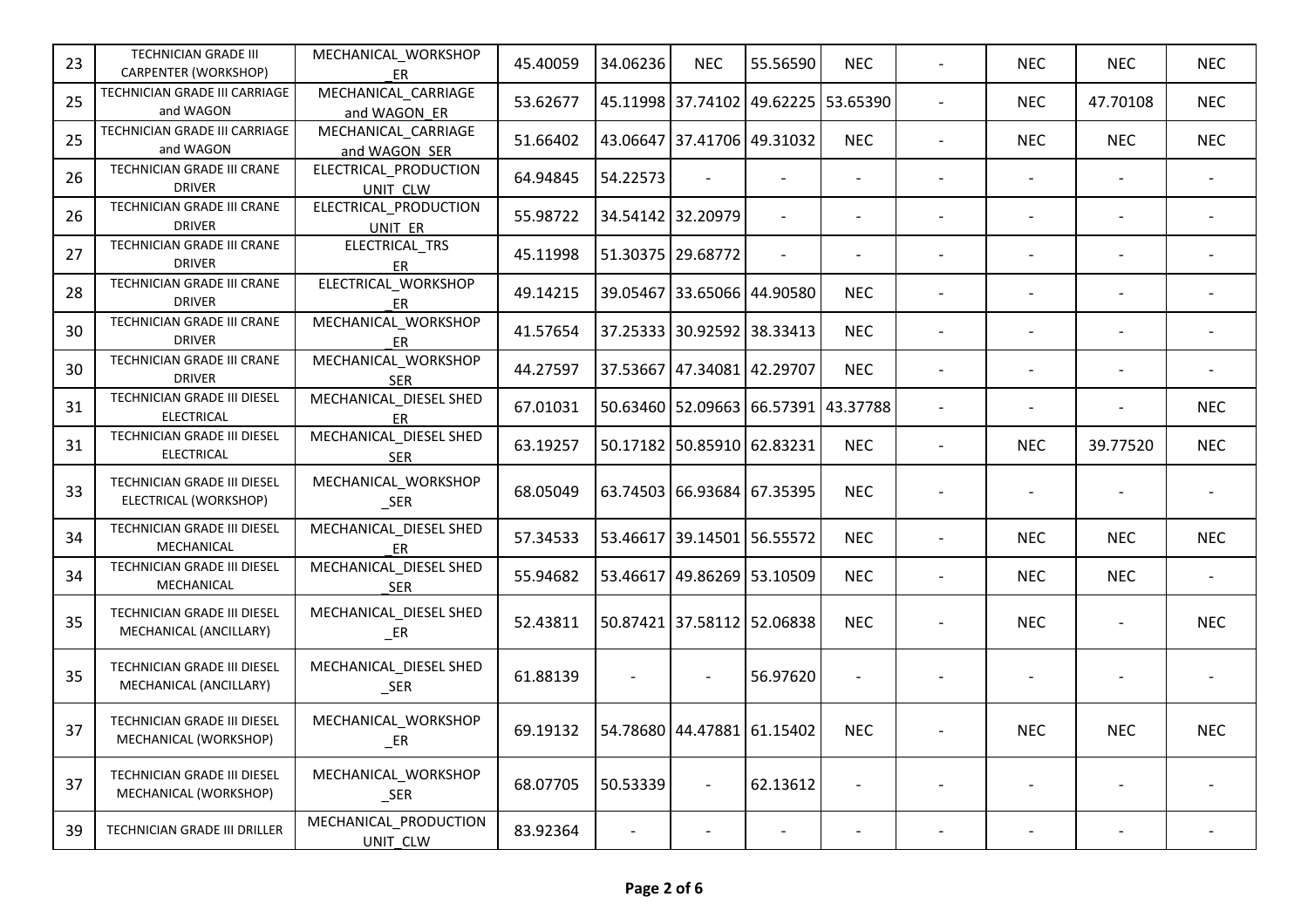| 41 | TECHNICIAN GRADE III<br><b>ELECTRICAL</b>                  | ELECTRICAL_GENERAL<br>SERVICES METRO     | 66.94306 |                            | 56.08360 52.46214 62.11177 49.14215 |          |            | $\overline{a}$           | <b>NEC</b>               | 41.84132                 |            |
|----|------------------------------------------------------------|------------------------------------------|----------|----------------------------|-------------------------------------|----------|------------|--------------------------|--------------------------|--------------------------|------------|
| 44 | TECHNICIAN GRADE III<br>ELECTRICAL (WORKSHOP)              | ELECTRICAL_WORKSHOP<br>ER                | 74.61443 |                            | 67.15552 54.54616 70.60873 46.73539 |          |            |                          | <b>NEC</b>               | <b>NEC</b>               | <b>NEC</b> |
| 44 | TECHNICIAN GRADE III<br>ELECTRICAL (WORKSHOP)              | ELECTRICAL WORKSHOP<br><b>SER</b>        | 69.27565 |                            | 62.54296 52.17733 68.78877          |          | <b>NEC</b> |                          | <b>NEC</b>               |                          |            |
| 47 | TECHNICIAN GRADE III<br>ELECTRICAL / POWER                 | ELECTRICAL_GENERAL<br>SERVICES ER        | 60.37539 |                            | 54.54616 55.49962 61.03676          |          | <b>NEC</b> |                          | <b>NEC</b>               | $\overline{\phantom{a}}$ |            |
| 47 | <b>TECHNICIAN GRADE III</b><br>ELECTRICAL / POWER          | ELECTRICAL_GENERAL<br>SERVICES SER       | 61.59993 |                            | 50.58025 49.57881 59.22963          |          | <b>NEC</b> |                          | <b>NEC</b>               | <b>NEC</b>               | <b>NEC</b> |
| 49 | TECHNICIAN GRADE III<br>ELECTRICAL / TRAIN LIGHTING        | ELECTRICAL_GENERAL<br>SERVICES_ER        | 60.79111 |                            | 50.70076 48.01359 58.08363          |          | <b>NEC</b> |                          | <b>NEC</b>               | <b>NEC</b>               | <b>NEC</b> |
| 49 | <b>TECHNICIAN GRADE III</b><br>ELECTRICAL / TRAIN LIGHTING | ELECTRICAL_GENERAL<br>SERVICES_SER       | 61.09354 |                            | 50.17182 50.56433 57.42830          |          | <b>NEC</b> |                          | <b>NEC</b>               | <b>NEC</b>               | <b>NEC</b> |
| 52 | <b>TECHNICIAN GRADE III</b><br>ELECTRICAL / TRD (OHE)      | ELECTRICAL_TRD<br>ER                     | 57.92402 |                            | 50.22295 48.42161 56.63134          |          | <b>NEC</b> |                          | $\overline{\phantom{a}}$ | <b>NEC</b>               | <b>NEC</b> |
| 52 | <b>TECHNICIAN GRADE III</b><br>ELECTRICAL / TRD (OHE)      | ELECTRICAL_TRD<br><b>SER</b>             | 57.71447 |                            | 49.90357 47.00483 56.55572          |          | <b>NEC</b> | $\blacksquare$           | $\overline{\phantom{a}}$ | $\overline{\phantom{a}}$ |            |
| 53 | <b>TECHNICIAN GRADE III</b><br>ELECTRICAL / TRD (PSI)      | ELECTRICAL TRD<br>ER                     | 57.75455 |                            | 49.82818 46.98055 56.48277          |          | <b>NEC</b> | $\blacksquare$           |                          |                          |            |
| 53 | TECHNICIAN GRADE III<br>ELECTRICAL / TRD (PSI)             | ELECTRICAL_TRD<br><b>SER</b>             | 57.42830 | 49.59333                   |                                     | 56.84828 | <b>NEC</b> |                          |                          |                          |            |
| 54 | TECHNICIAN GRADE III<br>ELECTRICAL / TRS                   | ELECTRICAL_TRS<br>ER                     | 60.74979 |                            | 52.38456 48.80704 58.14883          |          | <b>NEC</b> |                          | <b>NEC</b>               | 35.56588                 | <b>NEC</b> |
| 54 | TECHNICIAN GRADE III<br>ELECTRICAL / TRS                   | ELECTRICAL TRS<br><b>SER</b>             | 57.45834 | 51.43905                   | $\overline{\phantom{a}}$            | 56.66172 | <b>NEC</b> | $\overline{\phantom{a}}$ | $\overline{a}$           | $\overline{\phantom{a}}$ |            |
| 57 | TECHNICIAN GRADE III EMU                                   | ELECTRICAL_EMU<br>ER                     | 58.10111 |                            | 57.42830 47.24217 56.58879          |          | <b>NEC</b> |                          | <b>NEC</b>               | $\overline{\phantom{a}}$ |            |
| 59 | TECHNICIAN GRADE III FITTER                                | ELECTRICAL_GENERAL<br>SERVICES ER        | 56.97620 |                            | 46.27999 44.57295 52.74482          |          | <b>NEC</b> | <b>NEC</b>               | $\overline{a}$           | $\sim$                   | <b>NEC</b> |
| 60 | TECHNICIAN GRADE III FITTER                                | ELECTRICAL_PRODUCTION<br>UNIT CLW        | 68.53848 |                            | 45.89974 37.97209 63.77634          |          | <b>NEC</b> | <b>NEC</b>               | $\overline{a}$           | $\overline{\phantom{a}}$ |            |
| 61 | TECHNICIAN GRADE III FITTER                                | ENGINEERING_WORKS<br>ER                  | 54.54616 |                            | 42.79994 37.58979 49.50241          |          | <b>NEC</b> | <b>NEC</b>               | $\overline{\phantom{a}}$ | $\overline{a}$           |            |
| 61 | TECHNICIAN GRADE III FITTER                                | ENGINEERING_WORKS<br><b>SER</b>          | 62.11177 | 42.77835 37.25355 49.35859 |                                     |          | <b>NEC</b> | <b>NEC</b>               | <b>NEC</b>               | $\blacksquare$           |            |
| 62 | TECHNICIAN GRADE III FITTER                                | MECHANICAL CARRIAGE<br>and WAGON ER      | 52.46214 |                            | 43.18661 37.39159 49.62723          |          | <b>NEC</b> | <b>NEC</b>               | <b>NEC</b>               | <b>NEC</b>               | <b>NEC</b> |
| 63 | TECHNICIAN GRADE III FITTER                                | MECHANICAL_PRODUCTION<br><b>UNIT CLW</b> | 68.46803 |                            | 58.12896 40.18716 63.38537          |          | <b>NEC</b> | $\blacksquare$           | $\overline{\phantom{a}}$ | $\overline{\phantom{a}}$ | <b>NEC</b> |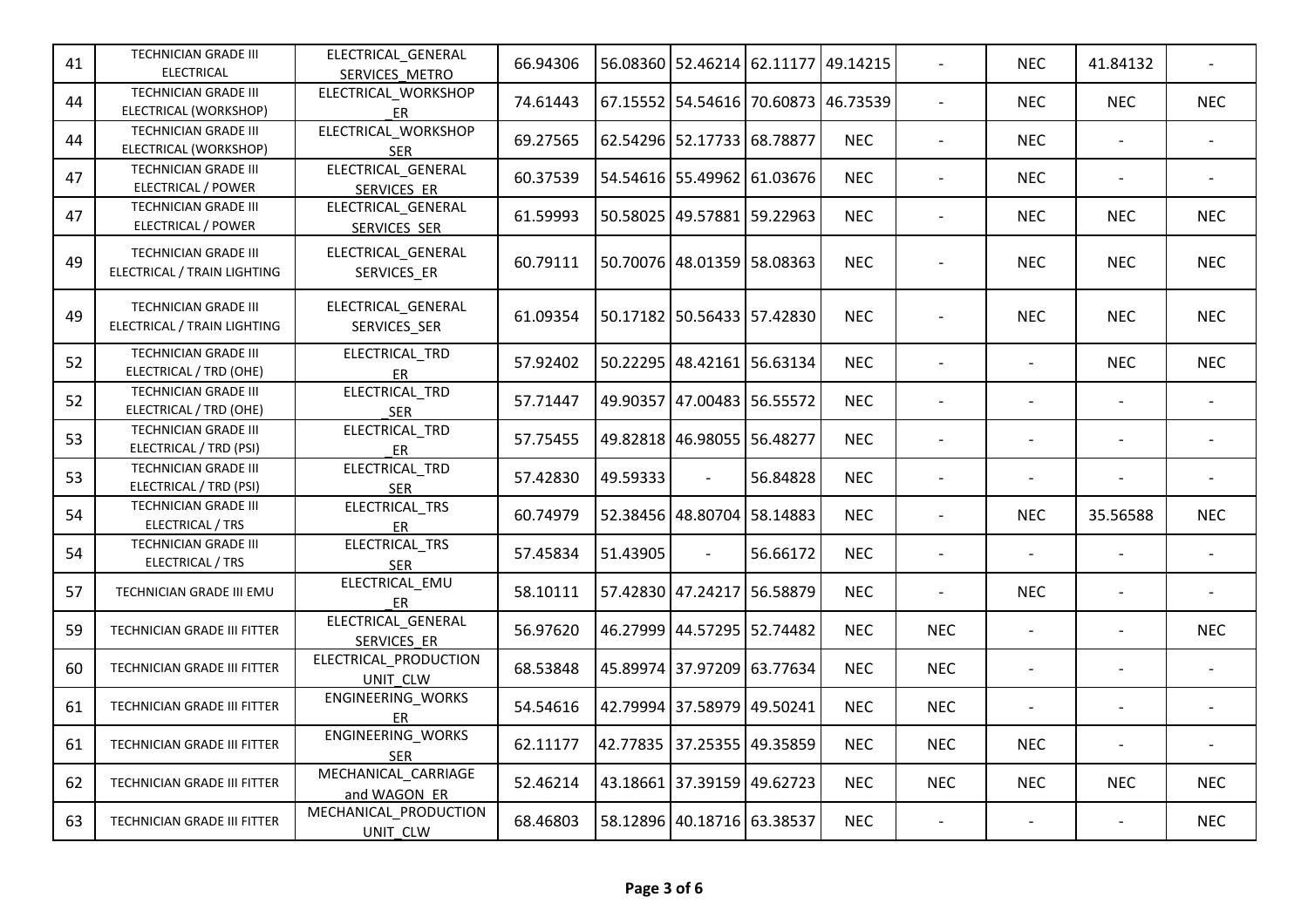| 64  | TECHNICIAN GRADE III FITTER<br>(WORKSHOP)                 | ELECTRICAL_WORKSHOP<br><b>ER</b>     | 56.75610   |                          |                            | 46.57008 39.48827 54.06611 47.05334 |                          | 94.61411   | <b>NEC</b> | 36.67331                 | <b>NEC</b> |
|-----|-----------------------------------------------------------|--------------------------------------|------------|--------------------------|----------------------------|-------------------------------------|--------------------------|------------|------------|--------------------------|------------|
| 66  | TECHNICIAN GRADE III FITTER<br>(WORKSHOP)                 | MECHANICAL_WORKSHOP<br>ER            | 63.38537   |                          |                            | 50.33162 42.66378 56.34785 42.57961 |                          | 43.95996   | 29.65305   | 38.78937                 | <b>NEC</b> |
| 66  | TECHNICIAN GRADE III FITTER<br>(WORKSHOP)                 | MECHANICAL_WORKSHOP<br><b>SER</b>    | 54.00200   |                          |                            | 44.65036 37.39159 51.49177 51.36949 |                          | <b>NEC</b> | <b>NEC</b> | <b>NEC</b>               | <b>NEC</b> |
| 67  | TECHNICIAN GRADE III FITTER<br>(WORKSHOP)                 | S and T_WORKSHOP<br>ER               | 80.37365   | 56.13072                 | $\overline{\phantom{a}}$   | 75.06421                            | <b>NEC</b>               | <b>NEC</b> | <b>NEC</b> |                          |            |
| 79  | TECHNICIAN GRADE III<br><b>MACHINIST</b>                  | MECHANICAL_CARRIAGE<br>and WAGON ER  | 71.41373   |                          | $\overline{\phantom{a}}$   | 69.48037                            | $\overline{\phantom{a}}$ |            |            |                          |            |
| 79  | TECHNICIAN GRADE III<br><b>MACHINIST</b>                  | MECHANICAL_CARRIAGE<br>and WAGON SER | 63.98991   | 47.76268                 | $\overline{\phantom{a}}$   | 61.40591                            | <b>NEC</b>               |            |            |                          |            |
| 81  | TECHNICIAN GRADE III<br><b>MACHINIST</b>                  | MECHANICAL_PRODUCTION<br>UNIT CLW    | 75.89653   | $\overline{a}$           |                            | 42.21047 74.32592                   | $\overline{\phantom{a}}$ |            |            |                          |            |
| 82  | TECHNICIAN GRADE III<br>MACHINIST (WORKSHOP)              | ELECTRICAL_WORKSHOP<br><b>ER</b>     | 65.46648   | 52.17733                 | $\overline{\phantom{a}}$   | 63.29360                            | $-$                      |            |            |                          |            |
| 84  | TECHNICIAN GRADE III<br>MACHINIST (WORKSHOP)              | MECHANICAL_WORKSHOP<br>ER            | 59.81354   |                          | 48.98670 39.25732 52.46214 |                                     | <b>NEC</b>               |            |            | 33.13310                 |            |
| 84  | TECHNICIAN GRADE III<br>MACHINIST (WORKSHOP)              | MECHANICAL WORKSHOP<br><b>SER</b>    | 58.26685   |                          | 48.21336 50.37305 52.17733 |                                     | <b>NEC</b>               |            |            | <b>NEC</b>               |            |
| 86  | TECHNICIAN GRADE III MASON                                | ENGINEERING_PRODUCTION<br>UNIT ER    | 53.24011   | 33.13310                 | <b>NEC</b>                 | 32.35977                            | <b>NEC</b>               | <b>NEC</b> |            | $\overline{\phantom{a}}$ |            |
| 88  | TECHNICIAN GRADE III MASON                                | ENGINEERING_WORKS<br><b>SER</b>      | <b>NEC</b> | <b>NEC</b>               | <b>NEC</b>                 | <b>NEC</b>                          | <b>NEC</b>               | <b>NEC</b> | <b>NEC</b> | <b>NEC</b>               | <b>NEC</b> |
| 90  | TECHNICIAN GRADE III<br>MECHANICAL                        | ELECTRICAL_PRODUCTION<br>UNIT CLW    | 87.26732   | $\overline{\phantom{a}}$ | $\overline{\phantom{a}}$   |                                     |                          |            |            |                          |            |
| 96  | TECHNICIAN GRADE III<br>MILLWRIGHT                        | MECHANICAL_CARRIAGE<br>and WAGON ER  | <b>NEC</b> | <b>NEC</b>               | $\overline{\phantom{a}}$   | <b>NEC</b>                          | <b>NEC</b>               |            |            |                          |            |
| 100 | TECHNICIAN GRADE III MOTOR<br>VEHICLE DRIVER CUM MECHANIC | GENERAL_TRANSPORT<br>$E$ R           | <b>NEC</b> | <b>NEC</b>               | <b>NEC</b>                 | <b>NEC</b>                          | <b>NEC</b>               |            |            |                          |            |
| 104 | TECHNICIAN GRADE III MULTI<br>SKILLED FITTER              | MECHANICAL_WORKSHOP<br><b>SER</b>    | 60.13787   |                          | 47.74761 37.04247 51.91547 |                                     | <b>NEC</b>               |            |            |                          |            |
| 106 | TECHNICIAN GRADE III PAINTER                              | ELECTRICAL_TRS<br>ER                 | <b>NEC</b> | <b>NEC</b>               | $\overline{\phantom{a}}$   | <b>NEC</b>                          | $\overline{\phantom{a}}$ |            |            |                          |            |
| 108 | TECHNICIAN GRADE III PAINTER                              | ENGINEERING_WORKS<br>ER              | <b>NEC</b> | <b>NEC</b>               | <b>NEC</b>                 | <b>NEC</b>                          | <b>NEC</b>               |            | <b>NEC</b> |                          |            |
| 108 | TECHNICIAN GRADE III PAINTER                              | ENGINEERING_WORKS<br><b>SER</b>      | <b>NEC</b> | <b>NEC</b>               | <b>NEC</b>                 | <b>NEC</b>                          | <b>NEC</b>               |            | <b>NEC</b> | <b>NEC</b>               | <b>NEC</b> |
| 109 | TECHNICIAN GRADE III PAINTER                              | MECHANICAL_CARRIAGE<br>and WAGON ER  | <b>NEC</b> | <b>NEC</b>               | $\overline{\phantom{a}}$   | <b>NEC</b>                          | $\overline{\phantom{0}}$ |            |            |                          |            |
| 109 | TECHNICIAN GRADE III PAINTER                              | MECHANICAL_CARRIAGE<br>and WAGON SER | <b>NEC</b> |                          |                            | <b>NEC</b>                          | -                        |            |            |                          |            |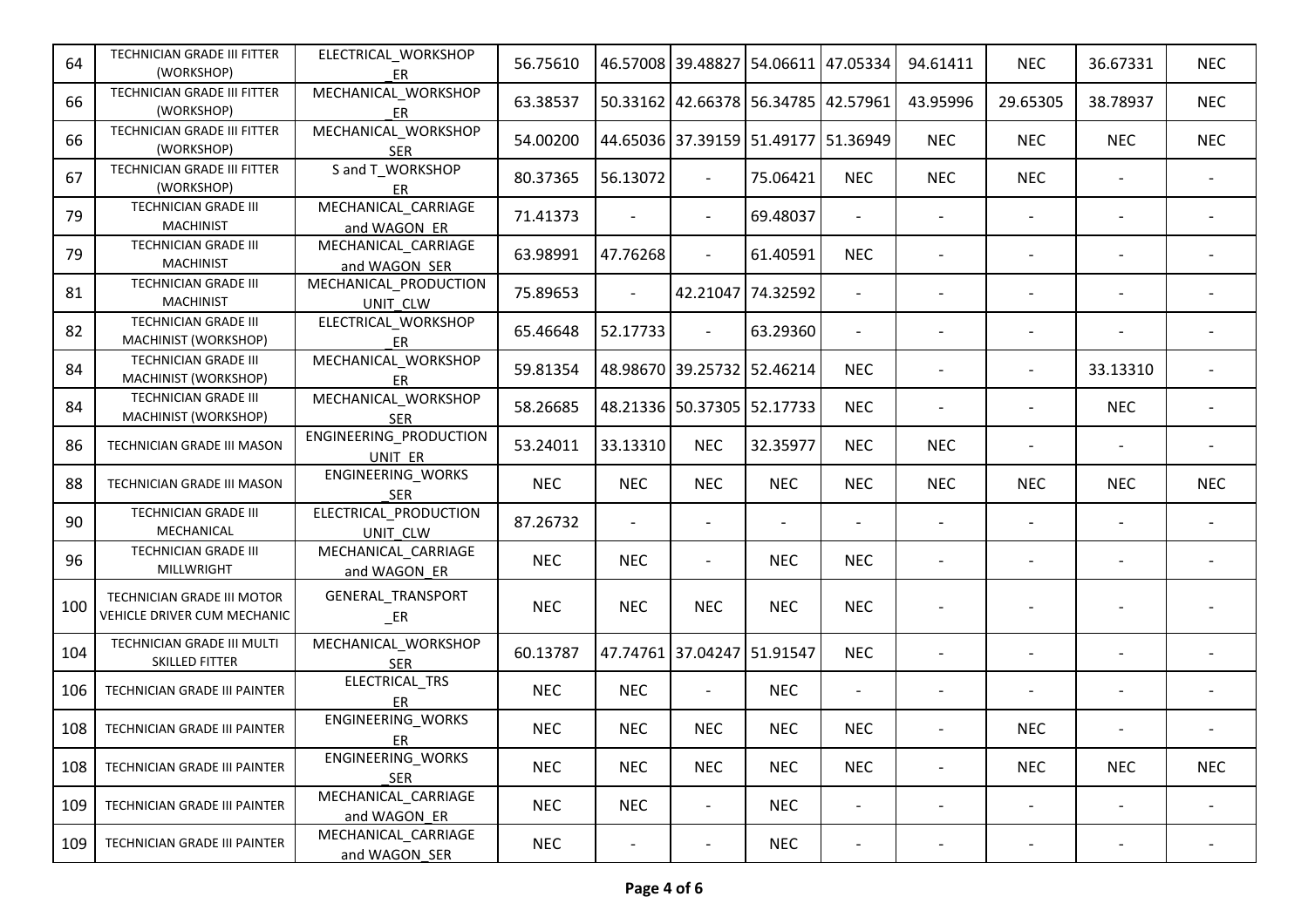| 111 | TECHNICIAN GRADE III PAINTER                                  | MECHANICAL_PRODUCTION<br>UNIT CLW          | <b>NEC</b>            |            |                            |                                     |                          |                              |                          |                          |            |
|-----|---------------------------------------------------------------|--------------------------------------------|-----------------------|------------|----------------------------|-------------------------------------|--------------------------|------------------------------|--------------------------|--------------------------|------------|
| 113 | TECHNICIAN GRADE III PAINTER<br>(WORKSHOP)                    | ELECTRICAL_WORKSHOP<br>ER                  | <b>NEC</b>            |            |                            |                                     |                          |                              |                          |                          |            |
| 115 | TECHNICIAN GRADE III PAINTER<br>(WORKSHOP)                    | MECHANICAL_WORKSHOP<br>ER                  | 46.24073              | <b>NEC</b> | <b>NEC</b>                 | 36.56030                            | <b>NEC</b>               | $\overline{\phantom{a}}$     | <b>NEC</b>               | <b>NEC</b>               | <b>NEC</b> |
| 115 | TECHNICIAN GRADE III PAINTER<br>(WORKSHOP)                    | MECHANICAL_WORKSHOP<br><b>SER</b>          | <b>NEC</b>            | <b>NEC</b> | $\overline{\phantom{a}}$   | <b>NEC</b>                          | <b>NEC</b>               | $\overline{\phantom{a}}$     | $\overline{\phantom{a}}$ | $\overline{\phantom{a}}$ |            |
| 121 | TECHNICIAN GRADE III PLUMBER /<br>PIPE FITTER                 | ENGINEERING_WORKS<br><b>SER</b>            | 60.58689              |            | 50.14672 30.42640 48.98670 |                                     | <b>NEC</b>               | <b>NEC</b>                   | <b>NEC</b>               |                          |            |
| 123 | TECHNICIAN GRADE III PUMP<br><b>OPERATOR</b>                  | ELECTRICAL_GENERAL<br>SERVICES ER          | 61.16838              | <b>NEC</b> | <b>NEC</b>                 | <b>NEC</b>                          | <b>NEC</b>               | <b>NEC</b>                   |                          |                          | <b>NEC</b> |
| 126 | TECHNICIAN GRADE III<br>REFRIGERATION and AIR<br>CONDITIONING | ELECTRICAL_GENERAL<br>SERVICES_ER          | 61.79987              |            | 54.54616 46.62028 57.06803 |                                     | <b>NEC</b>               |                              | <b>NEC</b>               |                          |            |
| 126 | TECHNICIAN GRADE III<br>REFRIGERATION and AIR<br>CONDITIONING | ELECTRICAL_GENERAL<br>SERVICES_SER         | 58.25784              |            | 49.91262 46.39175 56.58879 |                                     | <b>NEC</b>               |                              | <b>NEC</b>               | <b>NEC</b>               | <b>NEC</b> |
| 129 | TECHNICIAN GRADE III REMOTE<br><b>CONTROL (TRD)</b>           | ELECTRICAL TRD<br>ER                       | 67.86349              | 49.91262   | $\blacksquare$             | 61.54853                            | <b>NEC</b>               |                              | $\overline{\phantom{a}}$ | $\overline{\phantom{a}}$ |            |
| 131 | TECHNICIAN GRADE III RIGGER                                   | MECHANICAL_WORKSHOP<br>ER                  | 61.88139              |            | 46.24426 36.99984 56.61121 |                                     | <b>NEC</b>               |                              |                          |                          |            |
| 134 | TECHNICIAN GRADE III SIGNAL                                   | S and T SIGNAL<br>ER                       | 89.97402              |            |                            | 84.96248 71.55358 86.58376 65.61363 |                          |                              |                          | 64.77430                 |            |
| 136 | TECHNICIAN GRADE III<br>TELECOMMUNICATION                     | S and T_TELECOMMUNI<br><b>CATION ER</b>    | 91.13404              |            |                            | 84.88891 71.59582 88.28220 67.00262 |                          |                              |                          | 63.42747                 |            |
| 136 | TECHNICIAN GRADE III<br>TELECOMMUNICATION                     | S and T_TELECOMMUNI<br><b>CATION METRO</b> | 94.70149              |            |                            | 90.37801 80.60186 91.29342 71.80040 |                          |                              |                          | 63.42747                 |            |
| 136 | <b>TECHNICIAN GRADE III</b><br>TELECOMMUNICATION              | S and T_TELECOMMUNI<br>CATION_SER          | 89.96960              | 87.28523   | $\overline{\phantom{a}}$   | Adjusted<br>with ExSM               | 65.38306                 |                              |                          |                          |            |
| 138 | TECHNICIAN GRADE III TRIMMER                                  | MECHANICAL_CARRIAGE<br>and WAGON ER        | <b>NEC</b>            | <b>NEC</b> | <b>NEC</b>                 | <b>NEC</b>                          | $\overline{\phantom{a}}$ |                              |                          |                          |            |
| 139 | TECHNICIAN GRADE III TRIMMER<br>(WORKSHOP)                    | MECHANICAL_WORKSHOP<br>ER                  | <b>NEC</b>            |            |                            |                                     |                          |                              |                          |                          |            |
| 139 | TECHNICIAN GRADE III TRIMMER<br>(WORKSHOP)                    | MECHANICAL_WORKSHOP<br><b>SER</b>          |                       |            |                            | <b>NEC</b>                          |                          |                              |                          |                          |            |
| 140 | TECHNICIAN GRADE III TURNER                                   | ELECTRICAL_TRS<br>ER                       | 74.89378              |            | 65.61363 45.50665 70.64039 |                                     | <b>NEC</b>               |                              | $\qquad \qquad -$        | $\overline{\phantom{a}}$ | <b>NEC</b> |
| 142 | TECHNICIAN GRADE III TURNER                                   | MECHANICAL_PRODUCTION<br>UNIT_CLW          | Adjusted<br>with PwBD | 65.22696   | $\overline{\phantom{a}}$   |                                     |                          | <b>NEC</b>                   | $\qquad \qquad -$        |                          |            |
| 146 | TECHNICIAN GRADE III WELDER                                   | ENGINEERING_BRIDGE<br>ER                   | 40.49573              |            | 39.40870 36.31499 40.36888 |                                     | <b>NEC</b>               | $\qquad \qquad \blacksquare$ | <b>NEC</b>               |                          |            |